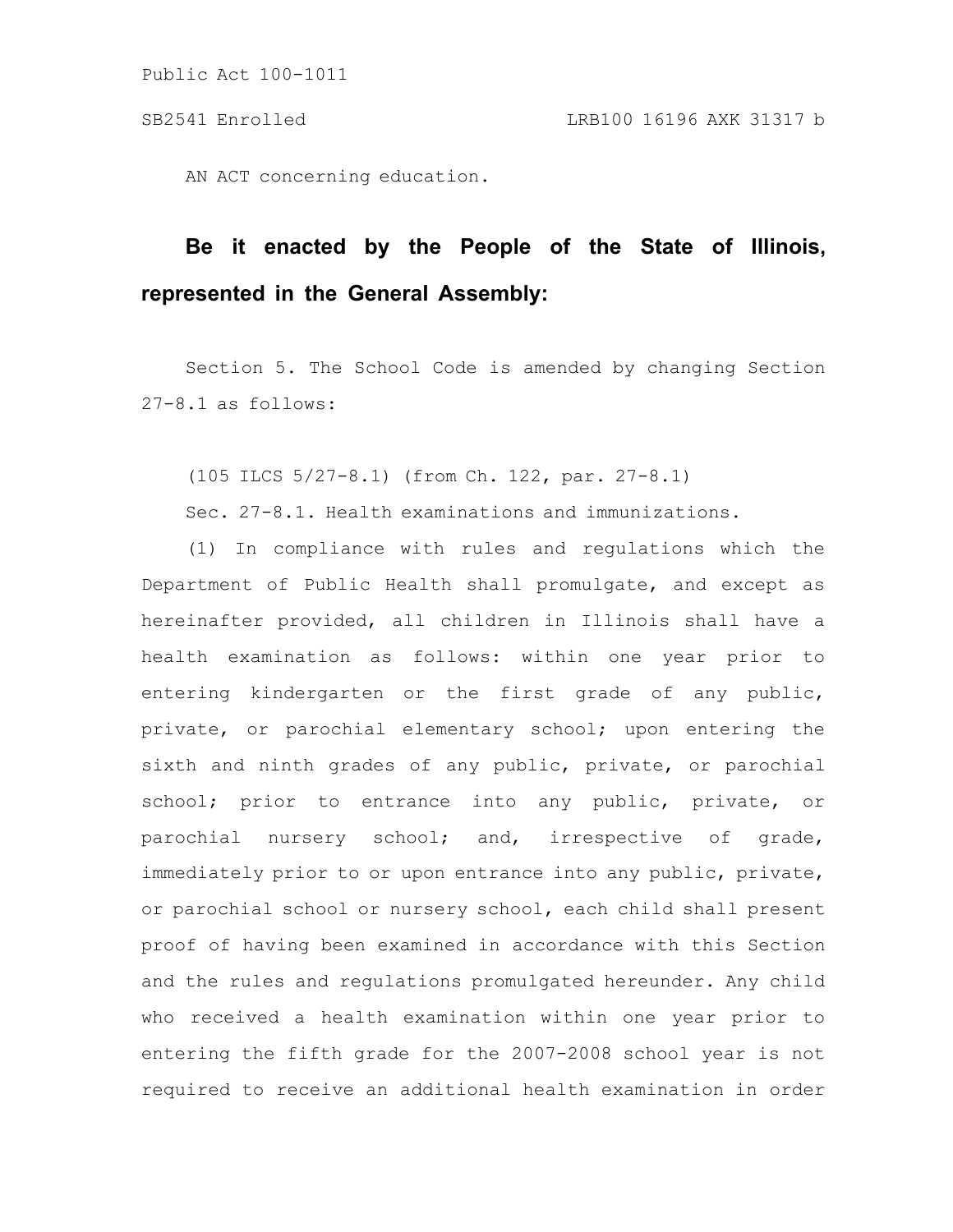to comply with the provisions of Public Act 95-422 when he or she attends school for the 2008-2009 school year, unless the child is attending school for the first time as provided in this paragraph.

A tuberculosis skin test screening shall be included as a required part of each health examination included under this Section if the child resides in an area designated by the Department of Public Health as having a high incidence of tuberculosis. Additional health examinations of pupils, including eye examinations, may be required when deemed necessary by school authorities. Parents are encouraged to have their children undergo eye examinations at the same points in time required for health examinations.

(1.5) In compliance with rules adopted by the Department of Public Health and except as otherwise provided in this Section, all children in kindergarten and the second and sixth grades of any public, private, or parochial school shall have a dental examination. Each of these children shall present proof of having been examined by a dentist in accordance with this Section and rules adopted under this Section before May 15th of the school year. If a child in the second or sixth grade fails to present proof by May 15th, the school may hold the child's report card until one of the following occurs: (i) the child presents proof of a completed dental examination or (ii) the child presents proof that a dental examination will take place within 60 days after May 15th. The Department of Public Health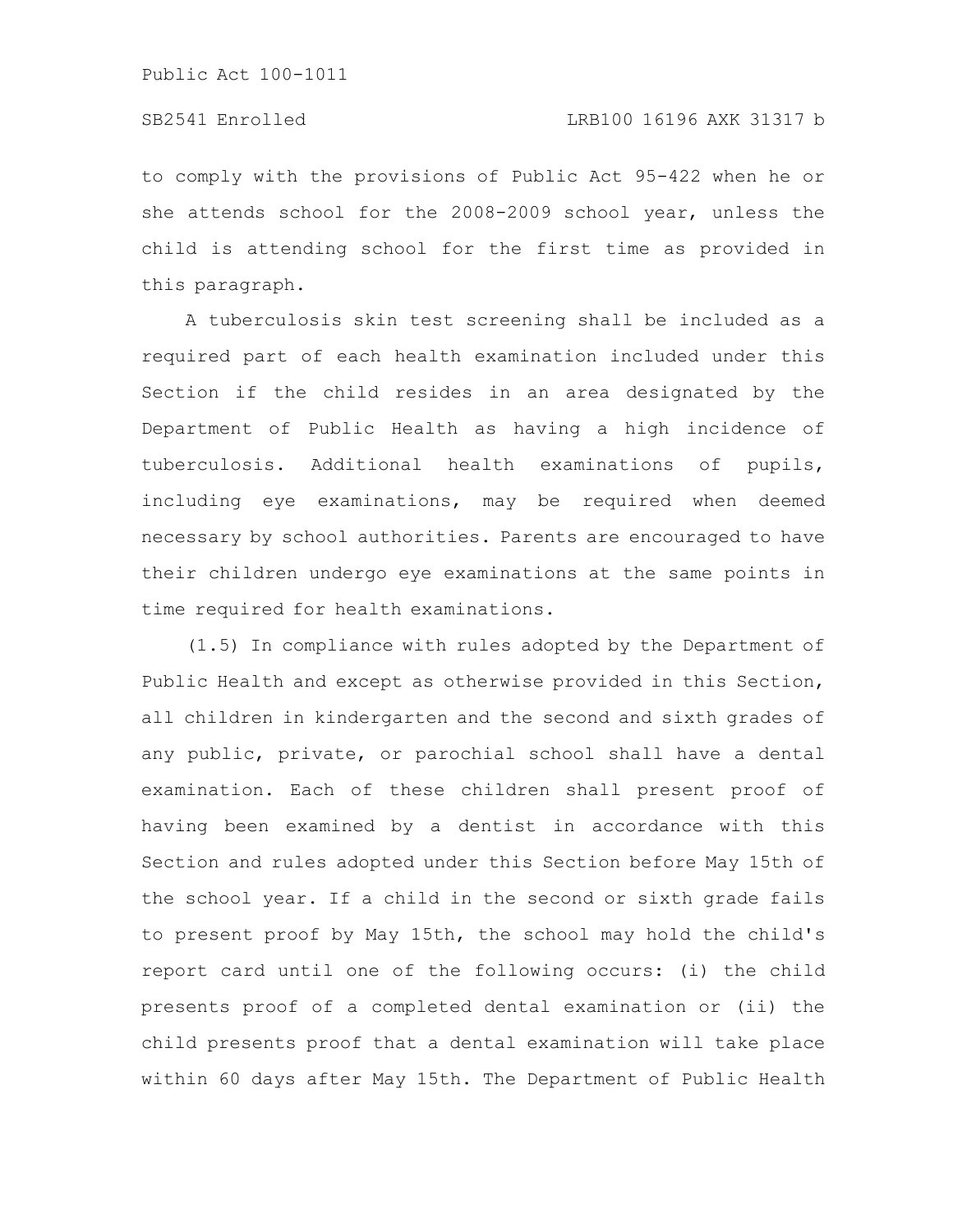shall establish, by rule, a waiver for children who show an undue burden or a lack of access to a dentist. Each public, private, and parochial school must give notice of this dental examination requirement to the parents and guardians of students at least 60 days before May 15th of each school year.

(1.10) Except as otherwise provided in this Section, all children enrolling in kindergarten in a public, private, or parochial school on or after January 1, 2008 (the effective date of Public Act 95-671) this amendatory Act of the 95th General Assembly and any student enrolling for the first time in a public, private, or parochial school on or after January 1, 2008 (the effective date of Public Act 95-671) this amendatory Act of the 95th General Assembly shall have an eye examination. Each of these children shall present proof of having been examined by a physician licensed to practice medicine in all of its branches or a licensed optometrist within the previous year, in accordance with this Section and rules adopted under this Section, before October 15th of the school year. If the child fails to present proof by October 15th, the school may hold the child's report card until one of the following occurs: (i) the child presents proof of a completed eye examination or (ii) the child presents proof that an eye examination will take place within 60 days after October 15th. The Department of Public Health shall establish, by rule, a waiver for children who show an undue burden or a lack of access to a physician licensed to practice medicine in all of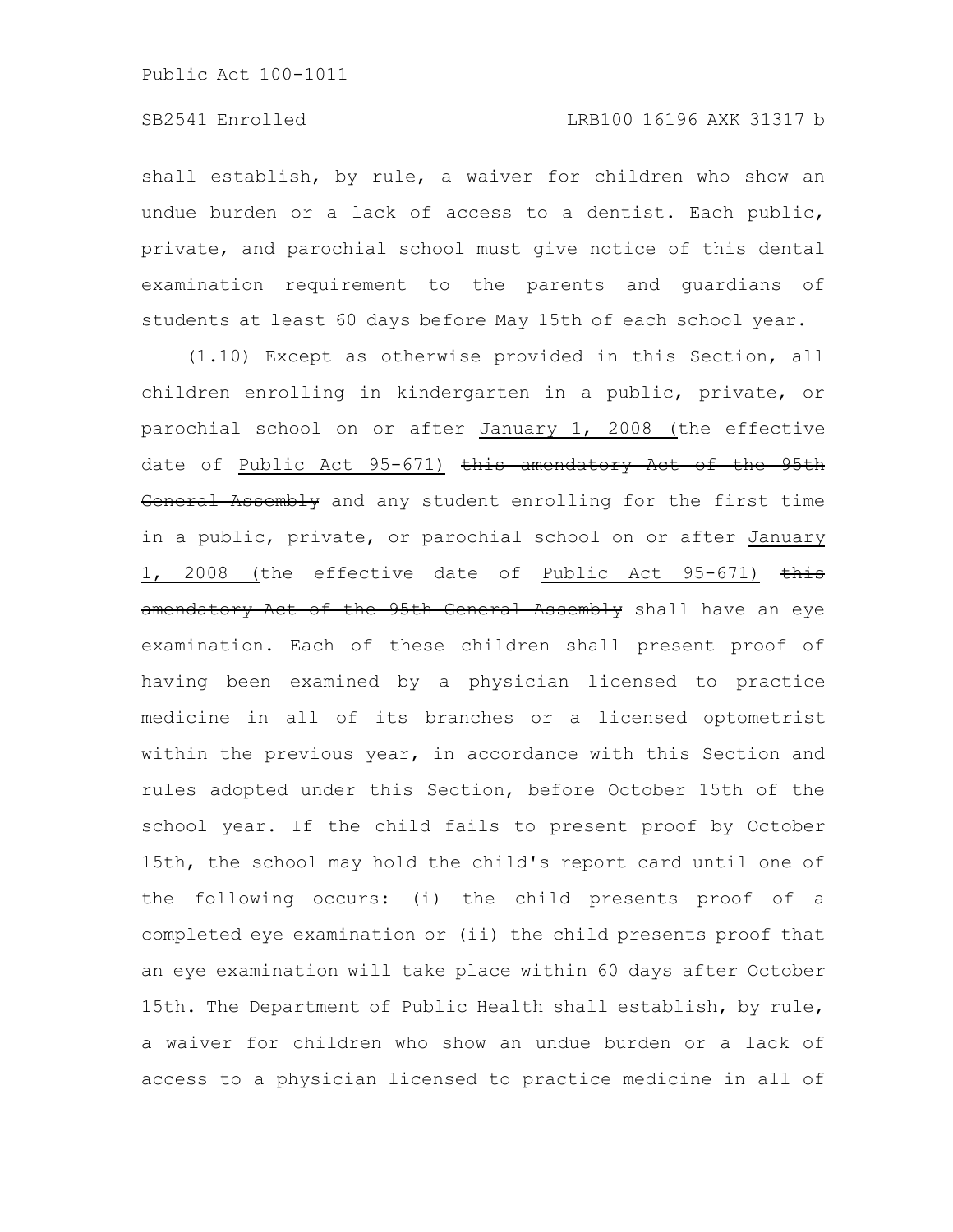# SB2541 Enrolled LRB100 16196 AXK 31317 b

its branches who provides eye examinations or to a licensed optometrist. Each public, private, and parochial school must give notice of this eye examination requirement to the parents and guardians of students in compliance with rules of the Department of Public Health. Nothing in this Section shall be construed to allow a school to exclude a child from attending because of a parent's or guardian's failure to obtain an eye examination for the child.

(2) The Department of Public Health shall promulgate rules and regulations specifying the examinations and procedures that constitute a health examination, which shall include an age-appropriate developmental screening, an age-appropriate social and emotional screening, and the collection of data relating to asthma and obesity (including at a minimum, date of birth, gender, height, weight, blood pressure, and date of exam), and a dental examination and may recommend by rule that certain additional examinations be performed. The rules and regulations of the Department of Public Health shall specify that a tuberculosis skin test screening shall be included as a required part of each health examination included under this Section if the child resides in an area designated by the Department of Public Health as having a high incidence of tuberculosis. With respect to the developmental screening and the social and emotional screening, the Department of Public Health must, no later than January 1, 2019, develop rules and appropriate revisions to the Child Health Examination form in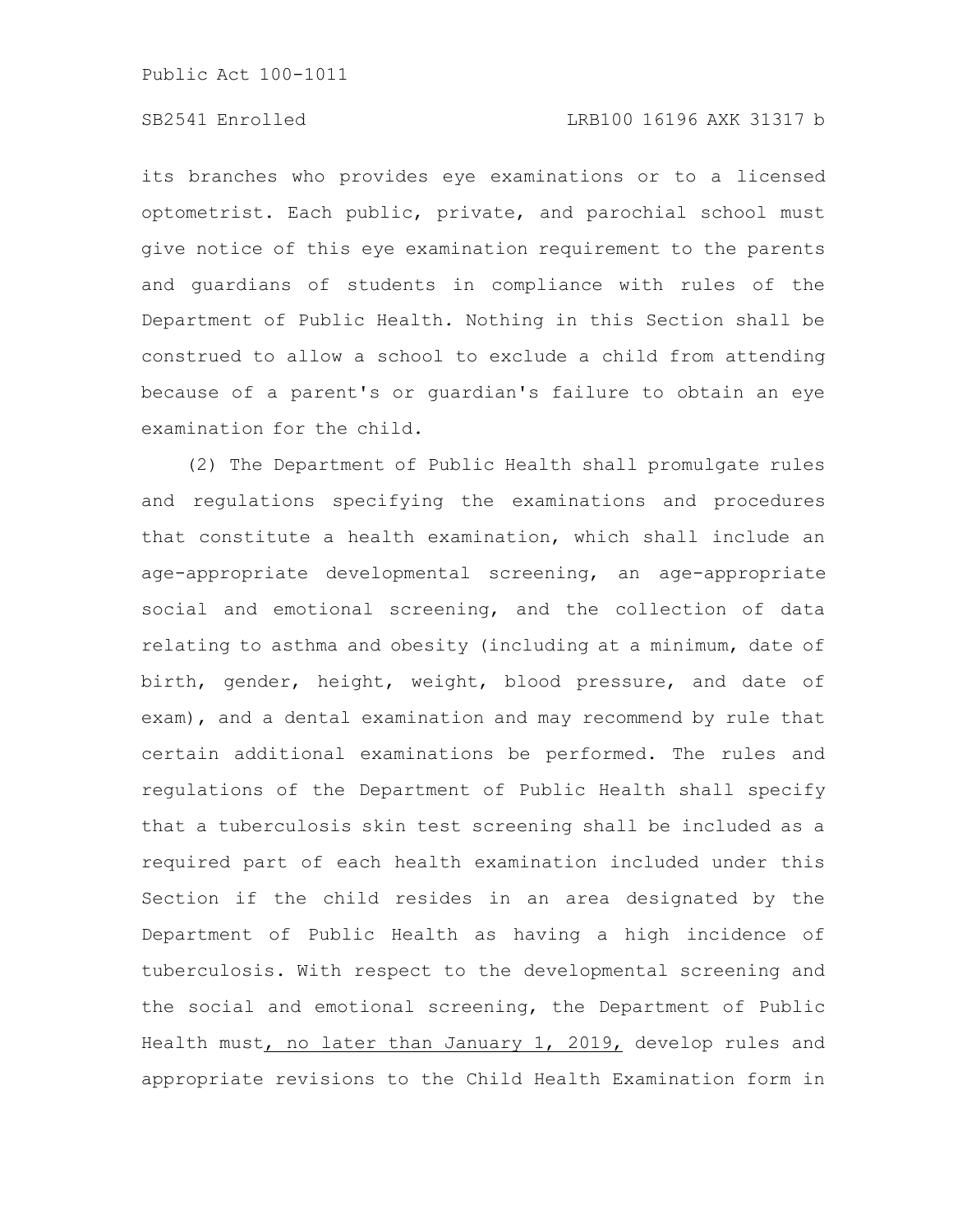conjunction with a statewide organization representing school boards; a statewide organization representing pediatricians; statewide organizations representing individuals holding Illinois educator licenses with school support personnel endorsements, including school social workers, school psychologists, and school nurses; a statewide organization representing children's mental health experts; a statewide organization representing school principals; the Director of Healthcare and Family Services or his or her designee, the State Superintendent of Education or his or her designee; and representatives of other appropriate State agencies and, at a minimum, must recommend the use of validated screening tools appropriate to the child's age or grade, and, with regard to the social and emotional screening, require recording only whether or not the screening was completed. The rules shall take into consideration the screening recommendations of the American Academy of Pediatrics and must be consistent with the State Board of Education's social and emotional learning standards. The Department of Public Health shall specify that a diabetes screening as defined by rule shall be included as a required part of each health examination. Diabetes testing is not required.

Physicians licensed to practice medicine in all of its branches, licensed advanced practice registered nurses, or licensed physician assistants shall be responsible for the performance of the health examinations, other than dental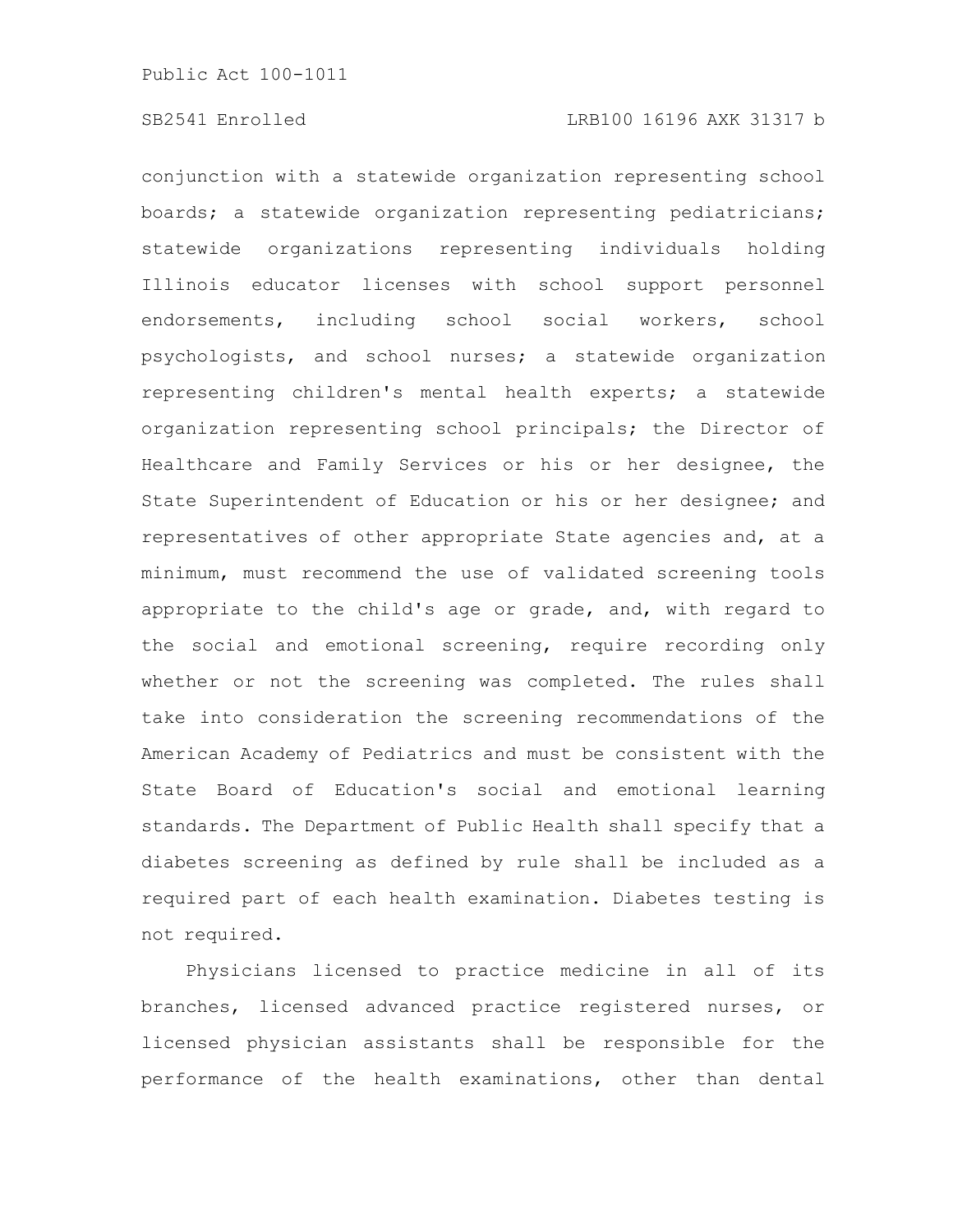examinations, eye examinations, and vision and hearing screening, and shall sign all report forms required by subsection (4) of this Section that pertain to those portions of the health examination for which the physician, advanced practice registered nurse, or physician assistant is responsible. If a registered nurse performs any part of a health examination, then a physician licensed to practice medicine in all of its branches must review and sign all required report forms. Licensed dentists shall perform all dental examinations and shall sign all report forms required by subsection (4) of this Section that pertain to the dental examinations. Physicians licensed to practice medicine in all its branches or licensed optometrists shall perform all eye examinations required by this Section and shall sign all report forms required by subsection (4) of this Section that pertain to the eye examination. For purposes of this Section, an eye examination shall at a minimum include history, visual acuity, subjective refraction to best visual acuity near and far, internal and external examination, and a glaucoma evaluation, as well as any other tests or observations that in the professional judgment of the doctor are necessary. Vision and hearing screening tests, which shall not be considered examinations as that term is used in this Section, shall be conducted in accordance with rules and regulations of the Department of Public Health, and by individuals whom the Department of Public Health has certified. In these rules and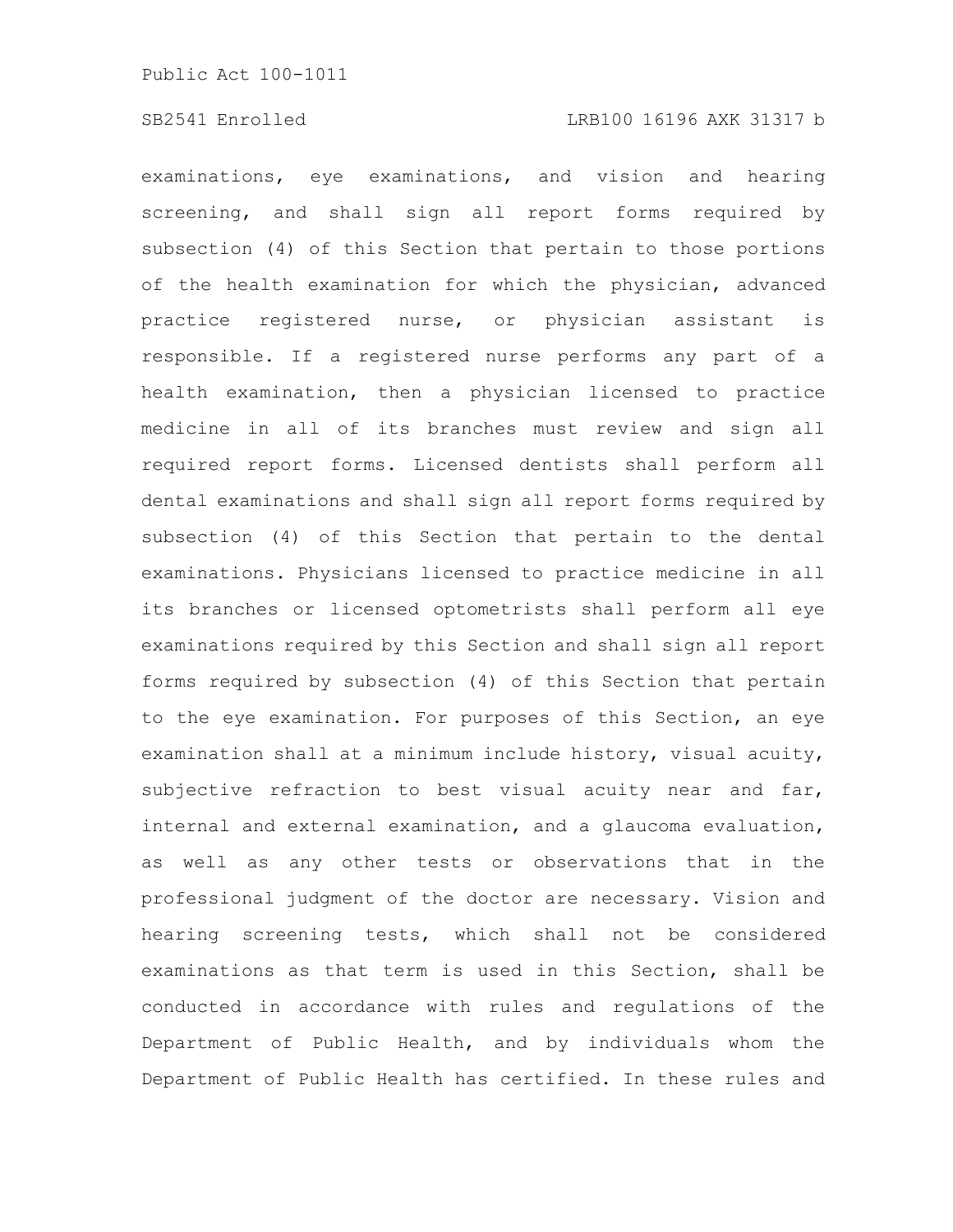# SB2541 Enrolled LRB100 16196 AXK 31317 b

regulations, the Department of Public Health shall require that individuals conducting vision screening tests give a child's parent or guardian written notification, before the vision screening is conducted, that states, "Vision screening is not a substitute for a complete eye and vision evaluation by an eye doctor. Your child is not required to undergo this vision screening if an optometrist or ophthalmologist has completed and signed a report form indicating that an examination has been administered within the previous 12 months.".

(2.5) With respect to the developmental screening and the social and emotional screening portion of the health examination, each child may present proof of having been screened in accordance with this Section and the rules adopted under this Section before October 15th of the school year. With regard to the social and emotional screening only, the examining health care provider shall only record whether or not the screening was completed. If the child fails to present proof of the developmental screening or the social and emotional screening portions of the health examination by October 15th of the school year, qualified school support personnel may, with a parent's or guardian's consent, offer the developmental screening or the social and emotional screening to the child. Each public, private, and parochial school must give notice of the developmental screening and social and emotional screening requirements to the parents and guardians of students in compliance with the rules of the Department of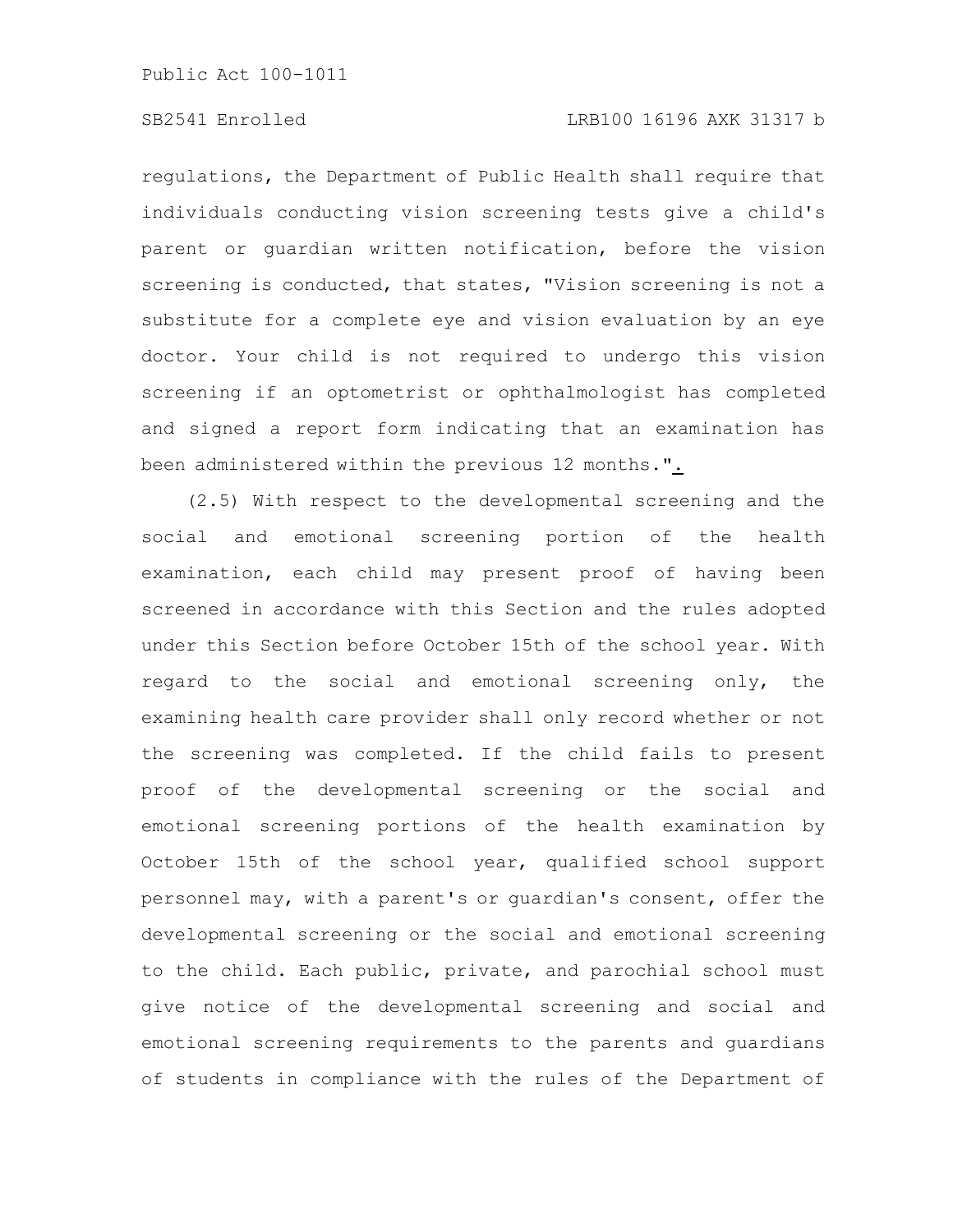Public Health. Nothing in this Section shall be construed to allow a school to exclude a child from attending because of a parent's or guardian's failure to obtain a developmental screening or a social and emotional screening for the child. Once a developmental screening or a social and emotional screening is completed and proof has been presented to the school, the school may, with a parent's or quardian's consent, make available appropriate school personnel to work with the parent or guardian, the child, and the provider who signed the screening form to obtain any appropriate evaluations and services as indicated on the form and in other information and documentation provided by the parents, guardians, or provider.

(3) Every child shall, at or about the same time as he or she receives a health examination required by subsection (1) of this Section, present to the local school proof of having received such immunizations against preventable communicable diseases as the Department of Public Health shall require by rules and regulations promulgated pursuant to this Section and the Communicable Disease Prevention Act.

(4) The individuals conducting the health examination, dental examination, or eye examination shall record the fact of having conducted the examination, and such additional information as required, including for a health examination data relating to asthma and obesity (including at a minimum, date of birth, gender, height, weight, blood pressure, and date of exam), on uniform forms which the Department of Public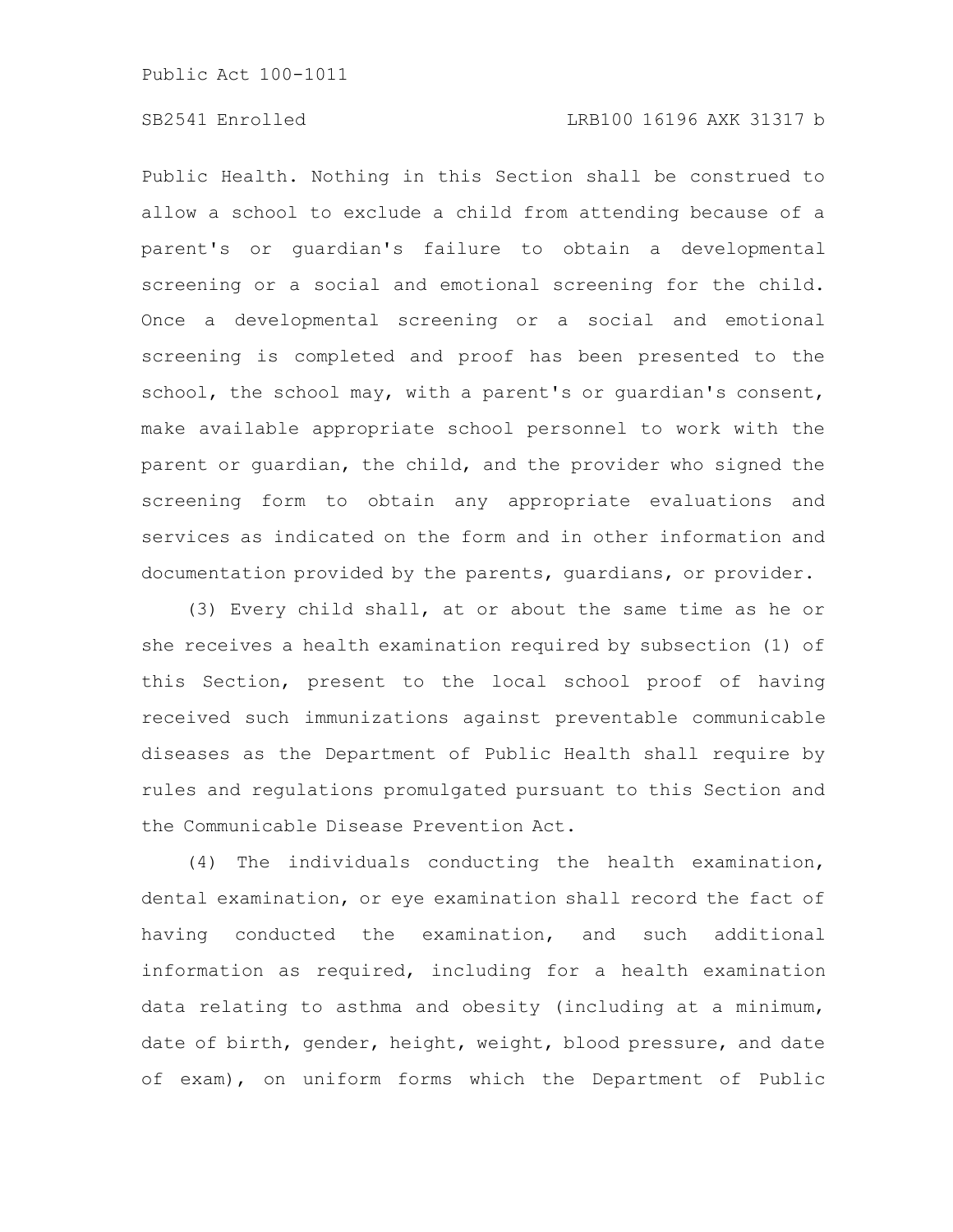Health and the State Board of Education shall prescribe for statewide use. The examiner shall summarize on the report form any condition that he or she suspects indicates a need for special services, including for a health examination factors relating to asthma or obesity. The duty to summarize on the report form does not apply to social and emotional screenings. The confidentiality of the information and records relating to the developmental screening and the social and emotional screening shall be determined by the statutes, rules, and professional ethics governing the type of provider conducting the screening. The individuals confirming the administration of required immunizations shall record as indicated on the form that the immunizations were administered.

(5) If a child does not submit proof of having had either the health examination or the immunization as required, then the child shall be examined or receive the immunization, as the case may be, and present proof by October 15 of the current school year, or by an earlier date of the current school year established by a school district. To establish a date before October 15 of the current school year for the health examination or immunization as required, a school district must give notice of the requirements of this Section 60 days prior to the earlier established date. If for medical reasons one or more of the required immunizations must be given after October 15 of the current school year, or after an earlier established date of the current school year, then the child shall present,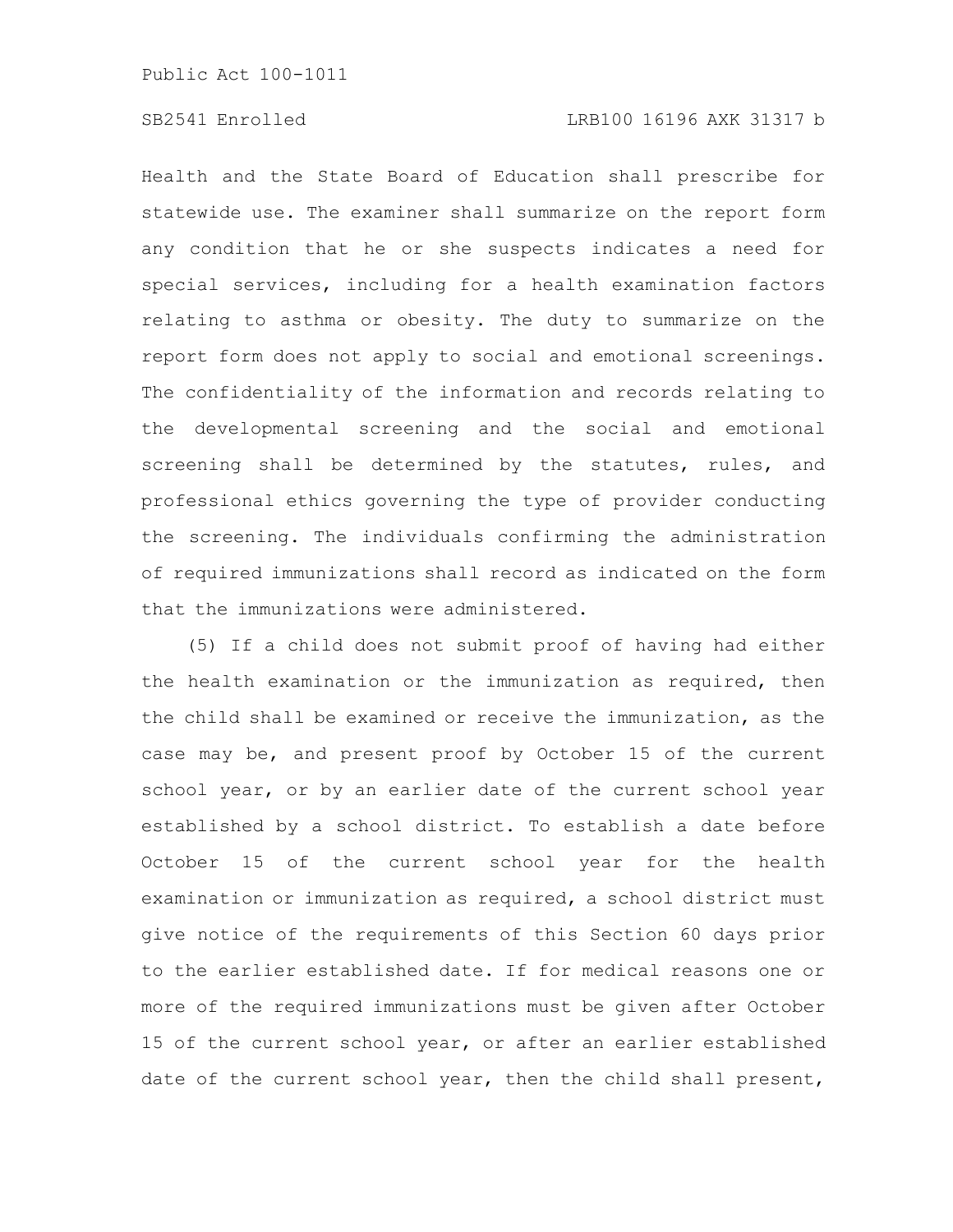by October 15, or by the earlier established date, a schedule for the administration of the immunizations and a statement of the medical reasons causing the delay, both the schedule and the statement being issued by the physician, advanced practice registered nurse, physician assistant, registered nurse, or local health department that will be responsible for administration of the remaining required immunizations. If a child does not comply by October 15, or by the earlier established date of the current school year, with the requirements of this subsection, then the local school authority shall exclude that child from school until such time as the child presents proof of having had the health examination as required and presents proof of having received those required immunizations which are medically possible to receive immediately. During a child's exclusion from school for noncompliance with this subsection, the child's parents or legal guardian shall be considered in violation of Section 26-1 and subject to any penalty imposed by Section 26-10. This subsection (5) does not apply to dental examinations, eye examinations, and the developmental screening and the social and emotional screening portions of the health examination. If the student is an out-of-state transfer student and does not have the proof required under this subsection (5) before October 15 of the current year or whatever date is set by the school district, then he or she may only attend classes (i) if he or she has proof that an appointment for the required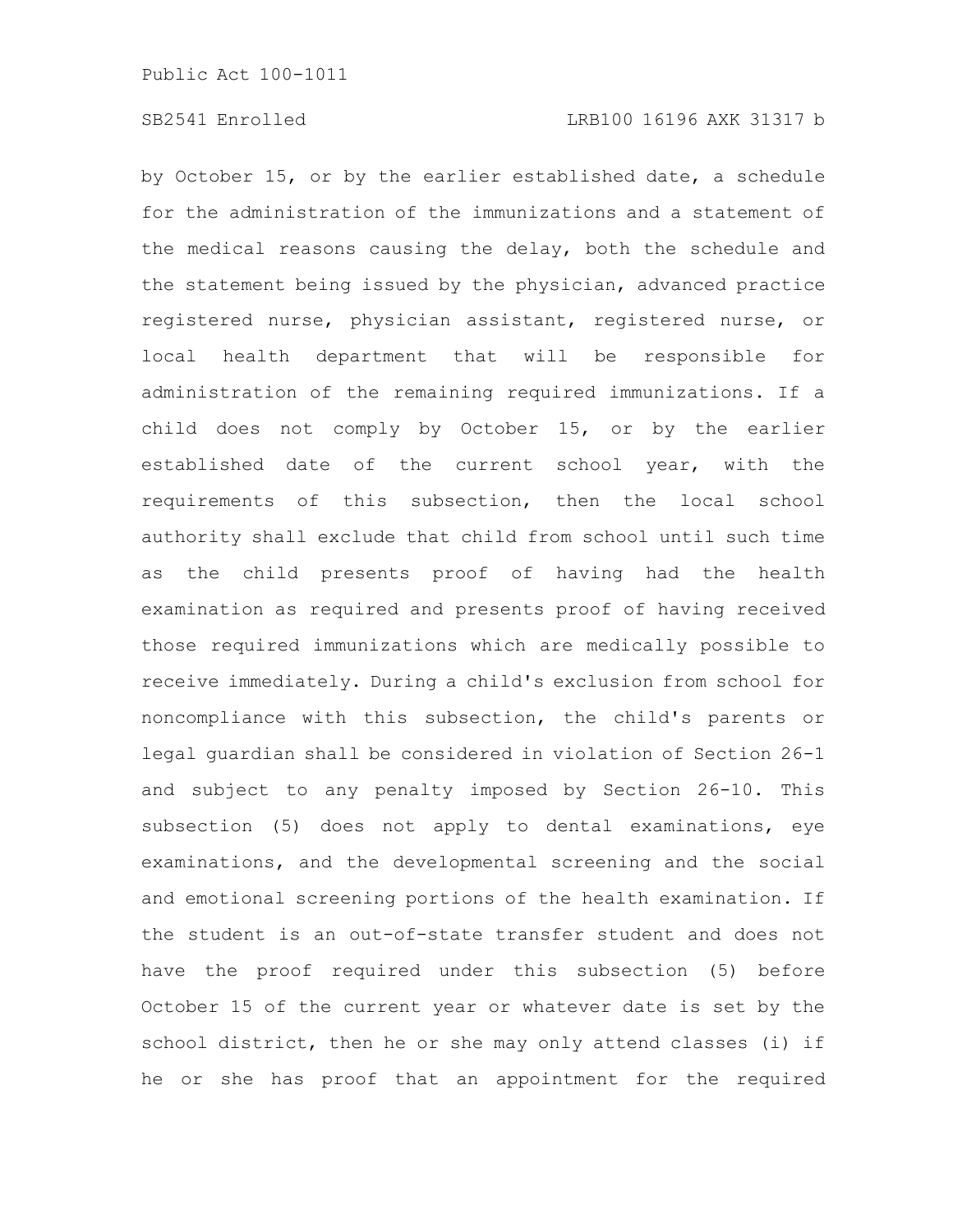### SB2541 Enrolled LRB100 16196 AXK 31317 b

vaccinations has been scheduled with a party authorized to submit proof of the required vaccinations. If the proof of vaccination required under this subsection (5) is not submitted within 30 days after the student is permitted to attend classes, then the student is not to be permitted to attend classes until proof of the vaccinations has been properly submitted. No school district or employee of a school district shall be held liable for any injury or illness to another person that results from admitting an out-of-state transfer student to class that has an appointment scheduled pursuant to this subsection (5).

(6) Every school shall report to the State Board of Education by November 15, in the manner which that agency shall require, the number of children who have received the necessary immunizations and the health examination (other than a dental examination or eye examination) as required, indicating, of those who have not received the immunizations and examination as required, the number of children who are exempt from health examination and immunization requirements on religious or medical grounds as provided in subsection (8). On or before December 1 of each year, every public school district and registered nonpublic school shall make publicly available the immunization data they are required to submit to the State Board of Education by November 15. The immunization data made publicly available must be identical to the data the school district or school has reported to the State Board of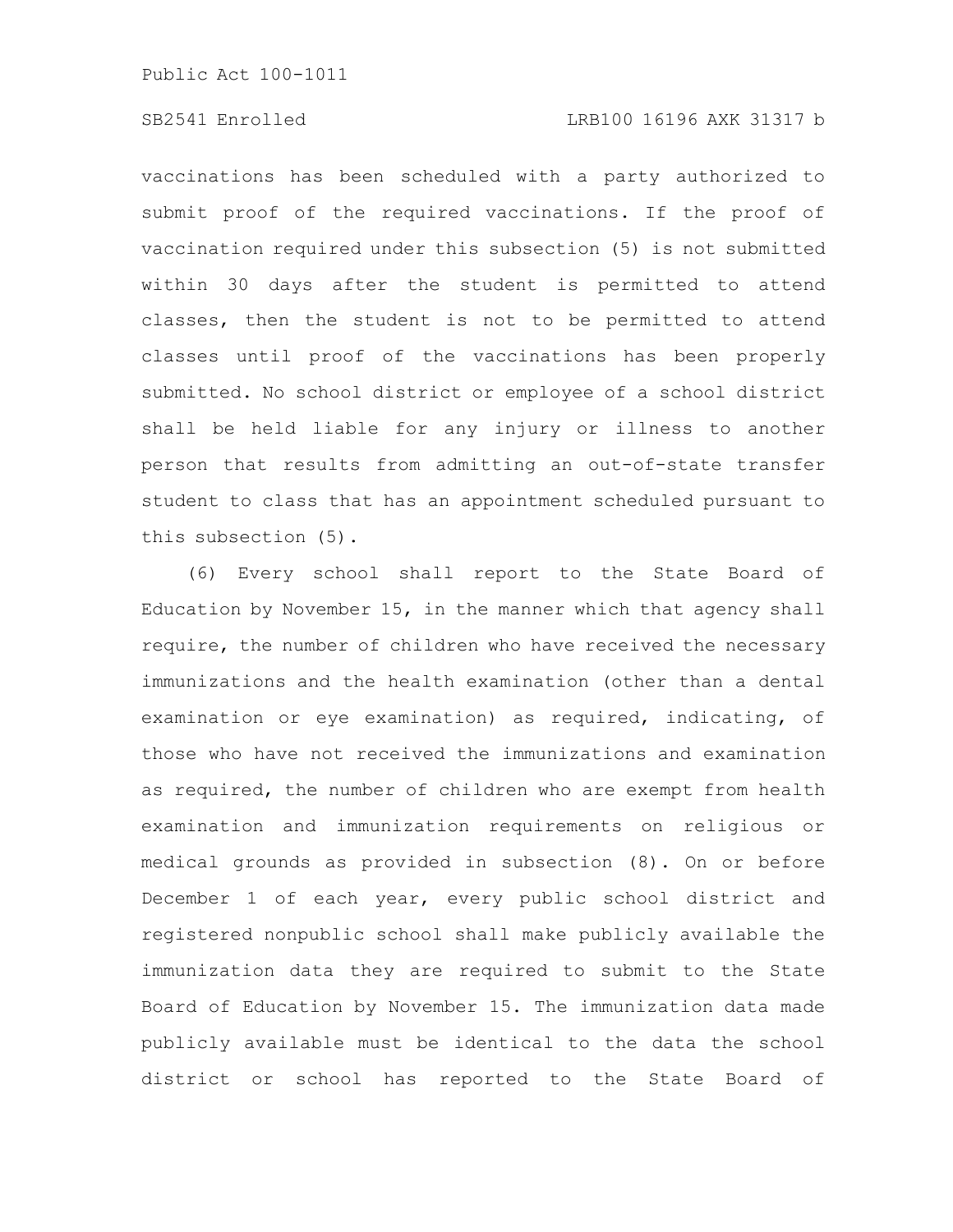Education.

Every school shall report to the State Board of Education by June 30, in the manner that the State Board requires, the number of children who have received the required dental examination, indicating, of those who have not received the required dental examination, the number of children who are exempt from the dental examination on religious grounds as provided in subsection (8) of this Section and the number of children who have received a waiver under subsection (1.5) of this Section.

Every school shall report to the State Board of Education by June 30, in the manner that the State Board requires, the number of children who have received the required eye examination, indicating, of those who have not received the required eye examination, the number of children who are exempt from the eye examination as provided in subsection (8) of this Section, the number of children who have received a waiver under subsection (1.10) of this Section, and the total number of children in noncompliance with the eye examination requirement.

The reported information under this subsection (6) shall be provided to the Department of Public Health by the State Board of Education.

(7) Upon determining that the number of pupils who are required to be in compliance with subsection (5) of this Section is below 90% of the number of pupils enrolled in the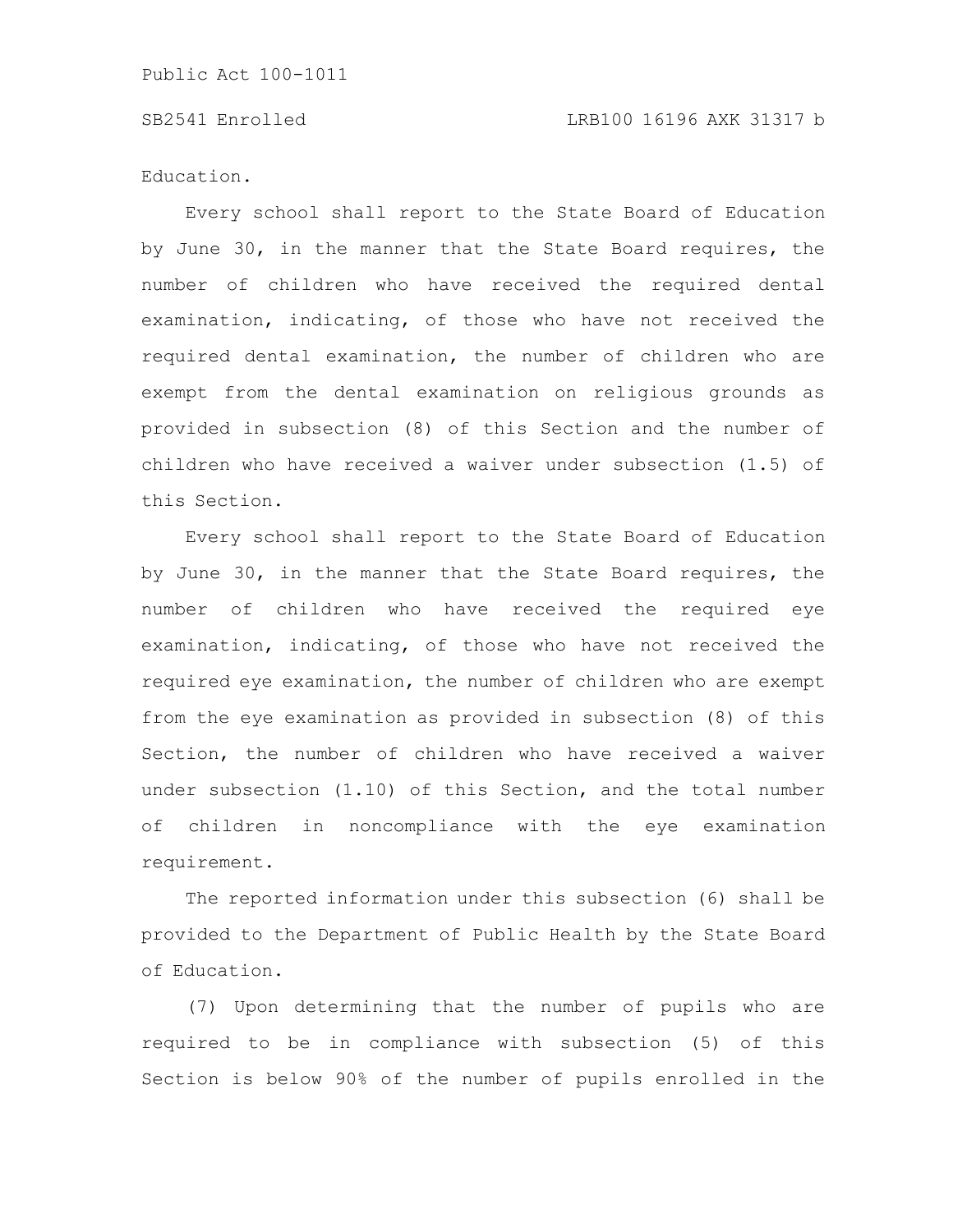school district, 10% of each State aid payment made pursuant to Section 18-8.05 or 18-8.15 to the school district for such year may be withheld by the State Board of Education until the number of students in compliance with subsection (5) is the applicable specified percentage or higher.

(8) Children of parents or legal guardians who object to health, dental, or eye examinations or any part thereof, to immunizations, or to vision and hearing screening tests on religious grounds shall not be required to undergo the examinations, tests, or immunizations to which they so object if such parents or legal guardians present to the appropriate local school authority a signed Certificate of Religious Exemption detailing the grounds for objection and the specific immunizations, tests, or examinations to which they object. The grounds for objection must set forth the specific religious belief that conflicts with the examination, test, immunization, or other medical intervention. The signed certificate shall also reflect the parent's or legal guardian's understanding of the school's exclusion policies in the case of a vaccine-preventable disease outbreak or exposure. The certificate must also be signed by the authorized examining health care provider responsible for the performance of the child's health examination confirming that the provider provided education to the parent or legal guardian on the benefits of immunization and the health risks to the student and to the community of the communicable diseases for which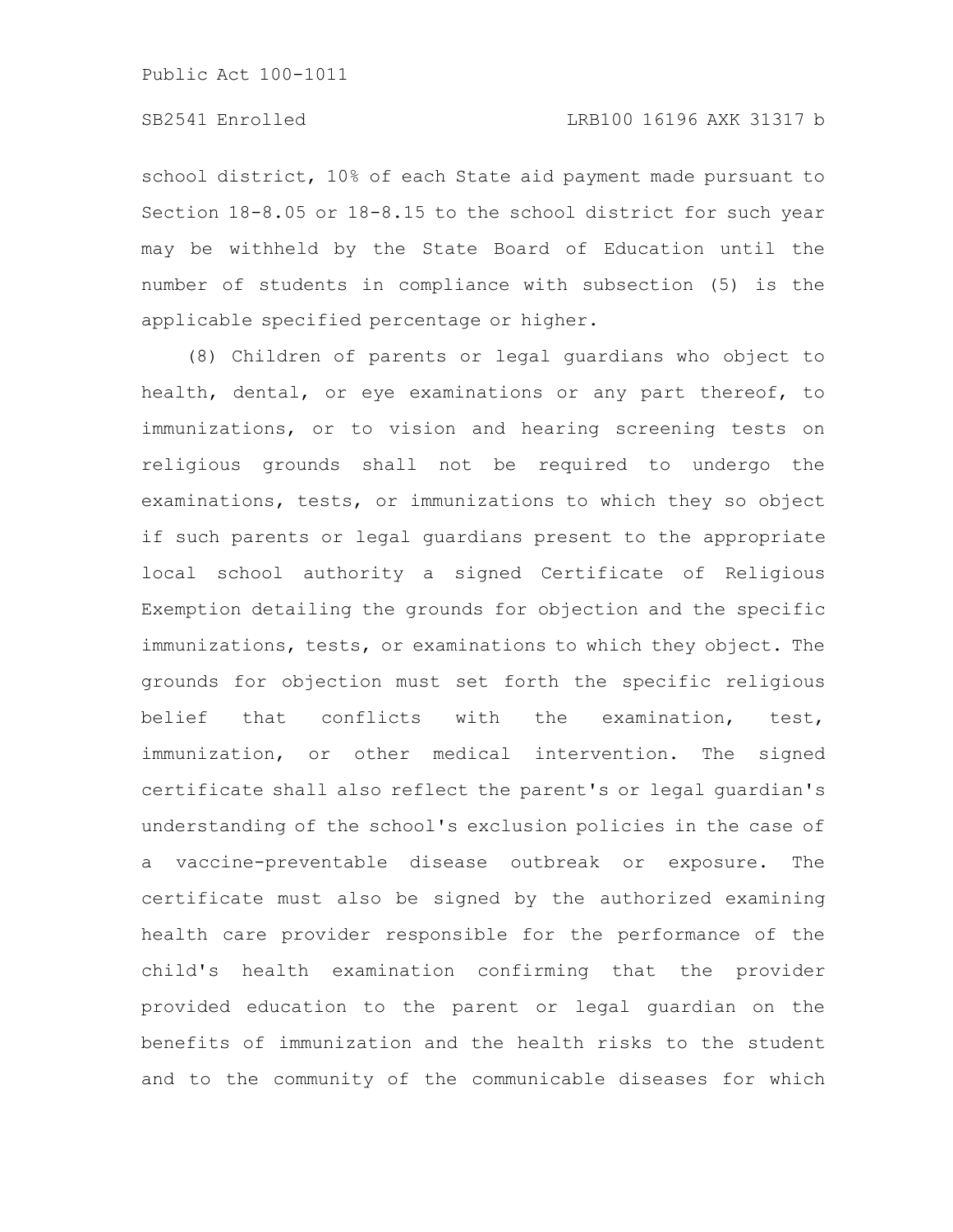immunization is required in this State. However, the health care provider's signature on the certificate reflects only that education was provided and does not allow a health care provider grounds to determine a religious exemption. Those receiving immunizations required under this Code shall be provided with the relevant vaccine information statements that are required to be disseminated by the federal National Childhood Vaccine Injury Act of 1986, which may contain information on circumstances when a vaccine should not be administered, prior to administering a vaccine. A healthcare provider may consider including without limitation the nationally accepted recommendations from federal agencies such as the Advisory Committee on Immunization Practices, the information outlined in the relevant vaccine information statement, and vaccine package inserts, along with the healthcare provider's clinical judgment, to determine whether any child may be more susceptible to experiencing an adverse vaccine reaction than the general population, and, if so, the healthcare provider may exempt the child from an immunization or adopt an individualized immunization schedule. The Certificate of Religious Exemption shall be created by the Department of Public Health and shall be made available and used by parents and legal guardians by the beginning of the 2015-2016 school year. Parents or legal guardians must submit the Certificate of Religious Exemption to their local school authority prior to entering kindergarten, sixth grade, and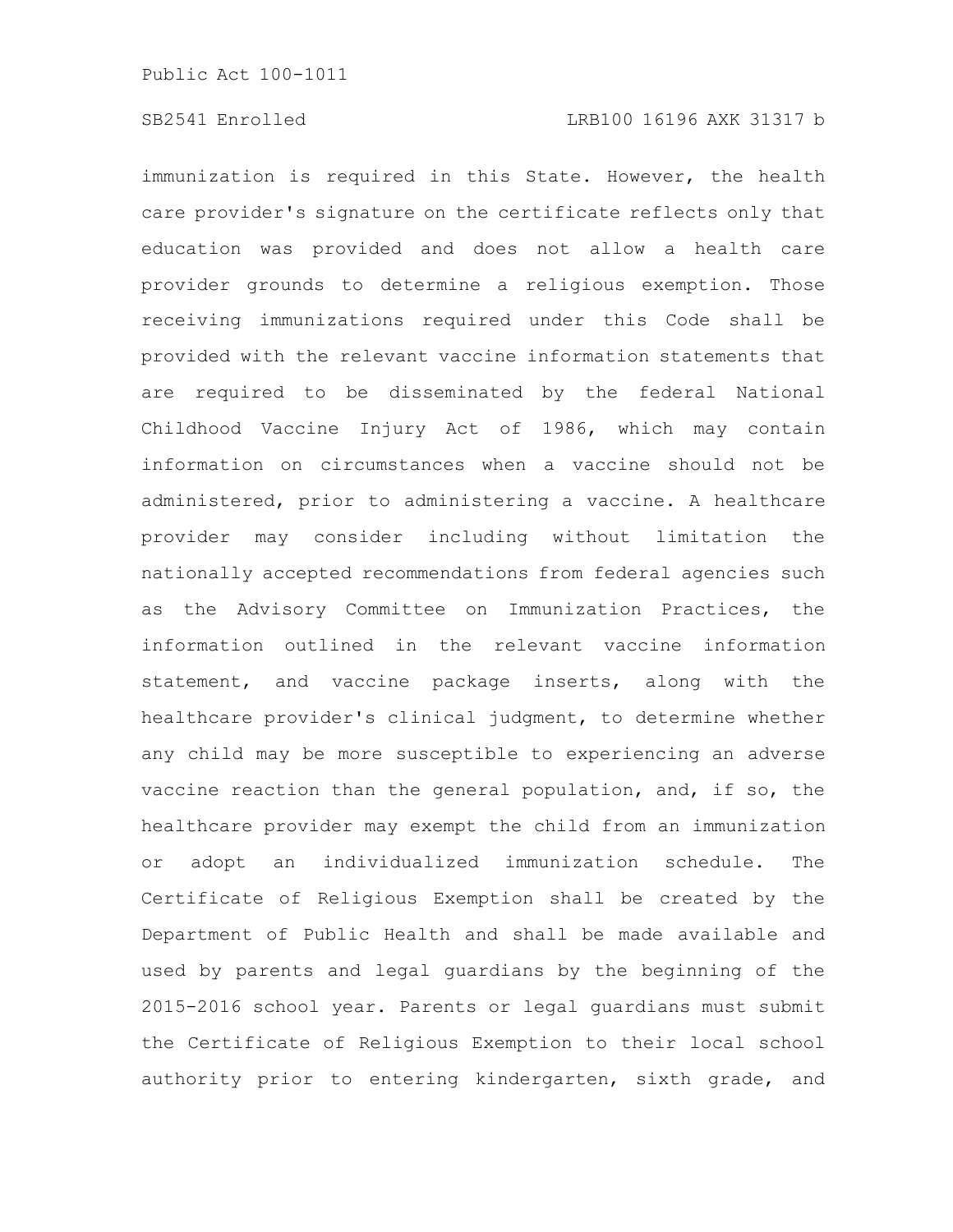### SB2541 Enrolled LRB100 16196 AXK 31317 b

ninth grade for each child for which they are requesting an exemption. The religious objection stated need not be directed by the tenets of an established religious organization. However, general philosophical or moral reluctance to allow physical examinations, eye examinations, immunizations, vision and hearing screenings, or dental examinations does not provide a sufficient basis for an exception to statutory requirements. The local school authority is responsible for determining if the content of the Certificate of Religious Exemption constitutes a valid religious objection. The local school authority shall inform the parent or legal guardian of exclusion procedures, in accordance with the Department's rules under Part 690 of Title 77 of the Illinois Administrative Code, at the time the objection is presented.

If the physical condition of the child is such that any one or more of the immunizing agents should not be administered, the examining physician, advanced practice registered nurse, or physician assistant responsible for the performance of the health examination shall endorse that fact upon the health examination form.

Exempting a child from the health, dental, or eye examination does not exempt the child from participation in the program of physical education training provided in Sections 27-5 through 27-7 of this Code.

(9) For the purposes of this Section, "nursery schools" means those nursery schools operated by elementary school